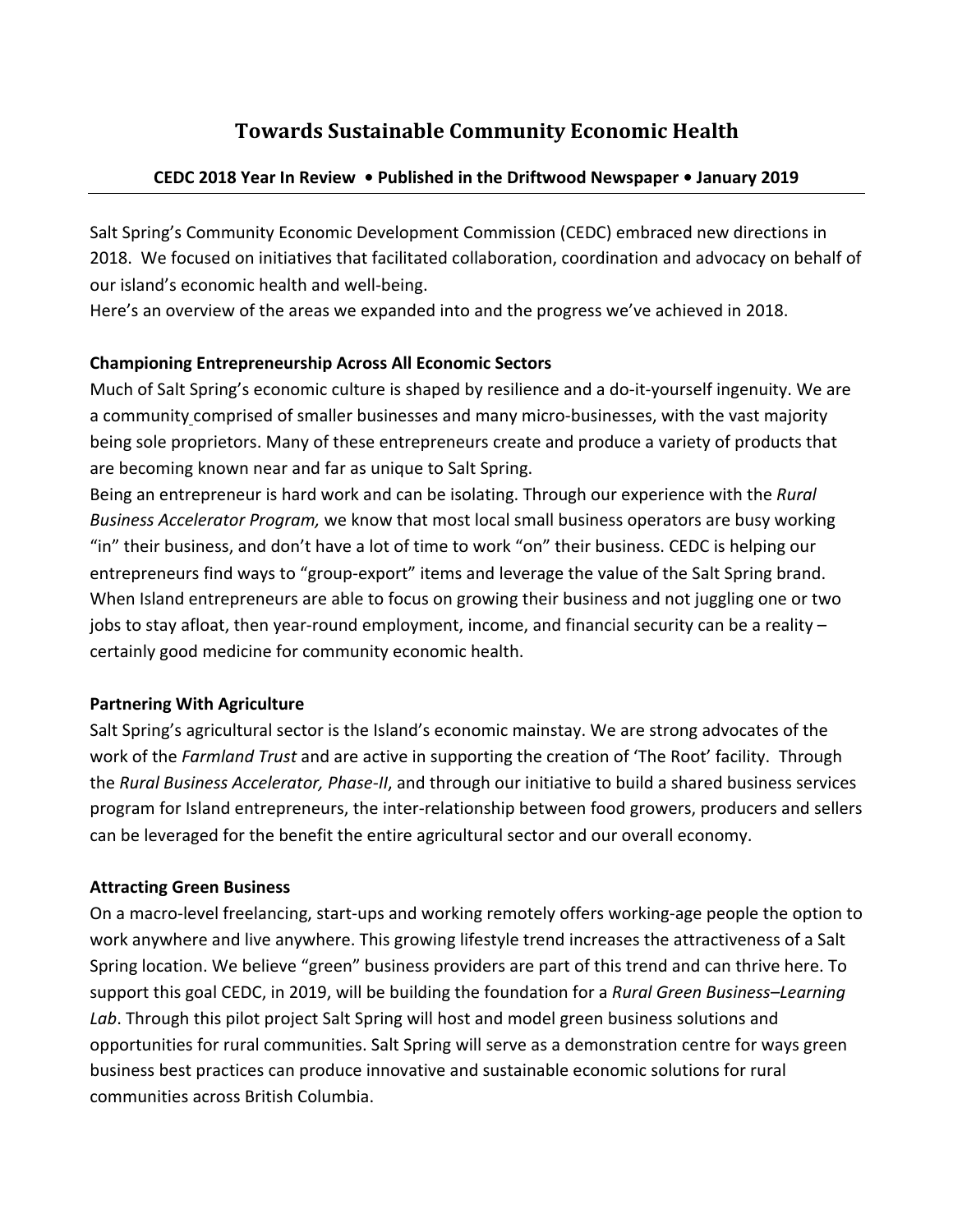#### **A Demographic Succession Plan**

CEDC is keenly aware of the aging demographic of our island and we are seeking ways to diversify our economy so that families at all life stages can live and flourish here. Through our social media channels, networking and information sharing we are exploring ways to encourage non-islanders to move here in their younger years, particularly those who are self-employed or self-employable. Additionally, we're supporting initiatives, such as a youth entrepreneurship program via School District 64, where dual credit transferable skills and self-employment training will be offered to encourage youth to remain here after high school, or return to Salt Spring after post-secondary studies. 

#### **Evidence-Based Decision Making And Using A Strategic Approach**

Due to our status as a regional district, it can be difficult to find data that accurately captures the economic reality of Salt Spring Island. Most of the data about Salt Spring is grouped with Vancouver Island and doesn't reflect our reality. To begin to remedy this gap, we recently completed an economic profile of Salt Spring Island. This data will form the basis of an updated economic strategy that will enable us to fully analyze gaps, explore needs, identify opportunities and focus on meaningful economic solutions.

#### **Towards A Longer Gentler Visitor Season**

A giant step forward towards achieving a sustainably managed tourism industry in the Salt Spring  $-$ Southern Gulf Islands Region was achieved in 2018. CEDC worked with the Southern Gulf Islands Economic Commission, the Salt Spring and Southern Gulf Islands Chambers of Commerce and the local CRD, to gain support of the majority of our Region's commercial tourism accommodators and tourism sector for the Municipal and Regional District Tax (MRDT). Beginning sometime in 2019, the MRDT program will provide a much needed boost to year-round revenues. The elected tourism sector board of the *Southern Gulf Islands Tourism Partnership Society,* guided by a strategic business plan, will be responsible for implementing more seasonally balanced economic activity and diversity while ensuring greater conservation of our precious natural resources, and more satisfying destination experiences for both visitors and residents alike.

#### **Coordinated Advocacy For Permanent Rural Designation**

Over the years Salt Spring and the Southern Gulf Islands have been incorrectly categorized as urban due to inclusion in the Capital Regional District. This urban label has prohibited Salt Spring and the Southern Gulf Islands from having access to millions of dollars of rural economic improvement programs designed to support rural and island coastal communities. In 2018, through a coordinated advocacy campaign, we have and are successfully working with government staff at the regional, provincial and federal level, as well as elected officials, to move our Region fully into the permanent rural status category at several levels: